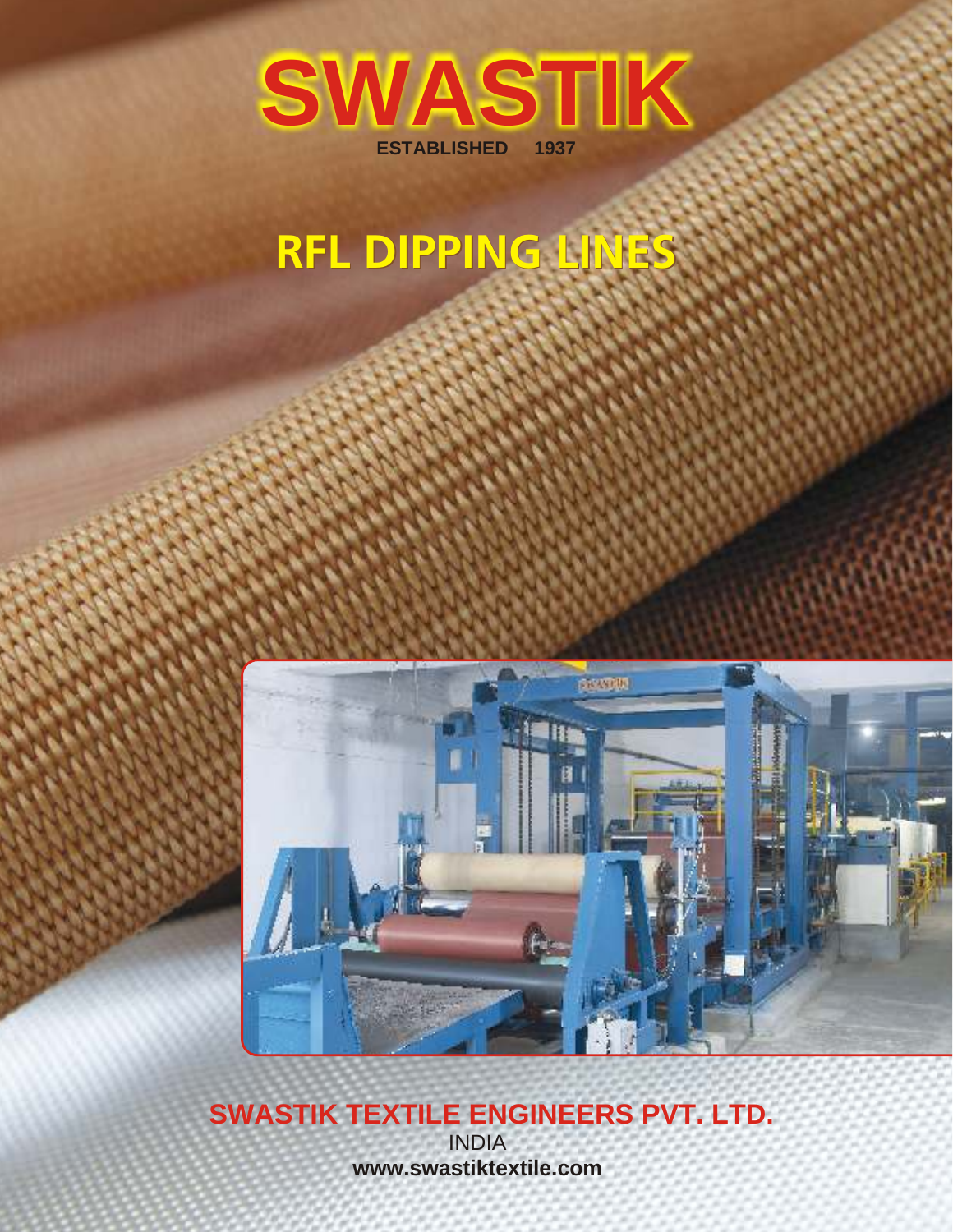### **SWASTIK**

SWASTIK was established in 1937 as a marketing organization selling various wet processing and finishing machinery and accessories for weaving. In 1959, SWASTIK started the manufacturing of the wet processing and finishing m a chinery in technical collaboration with the famous European Textile Machinery Manufacturers M/s COMERIO ERCOLE S.p.A. and M/s MEZZERA S.p.A Italy. With almost 50 years of manufacturing experience and a fully equipped manufacturing facility, SWASTIK started manufacturing the RFL dipping lines in 2005. It has been a tradition at SWASTIK to produce custom built machines to suit individual customer needs.

RFL dipped fabrics are the backbone of high quality rubber products like tyres, conveyor belts, diaphragms, floats etc. For different applications and different fabrics, the lines can be designed as dip – Stretch lines or Stretch – dip lines or a combination of both. For heavier fabrics, the line could be double dip – stretch Line.

Dipping Lines are generally put together using the following individual components.

#### **Unwinder / Let-Off**

Fixed dual stations or Turret type unwinders with brakes or AC vector drive for tension control. Closed loop control with load cell feedback provide required tension to process both light and heavy fabrics.

#### **Accumulators**

In varying capacities using hydraulic cylinders or variable speed AC motor to meet speed requirements.

#### **Dipping Stations**

Low liquor Dip Tanks, sized to minimize dip solution waste and equipped with Hi-Squeeze Rolls to ensure uniform squeeze pressure across the web width.



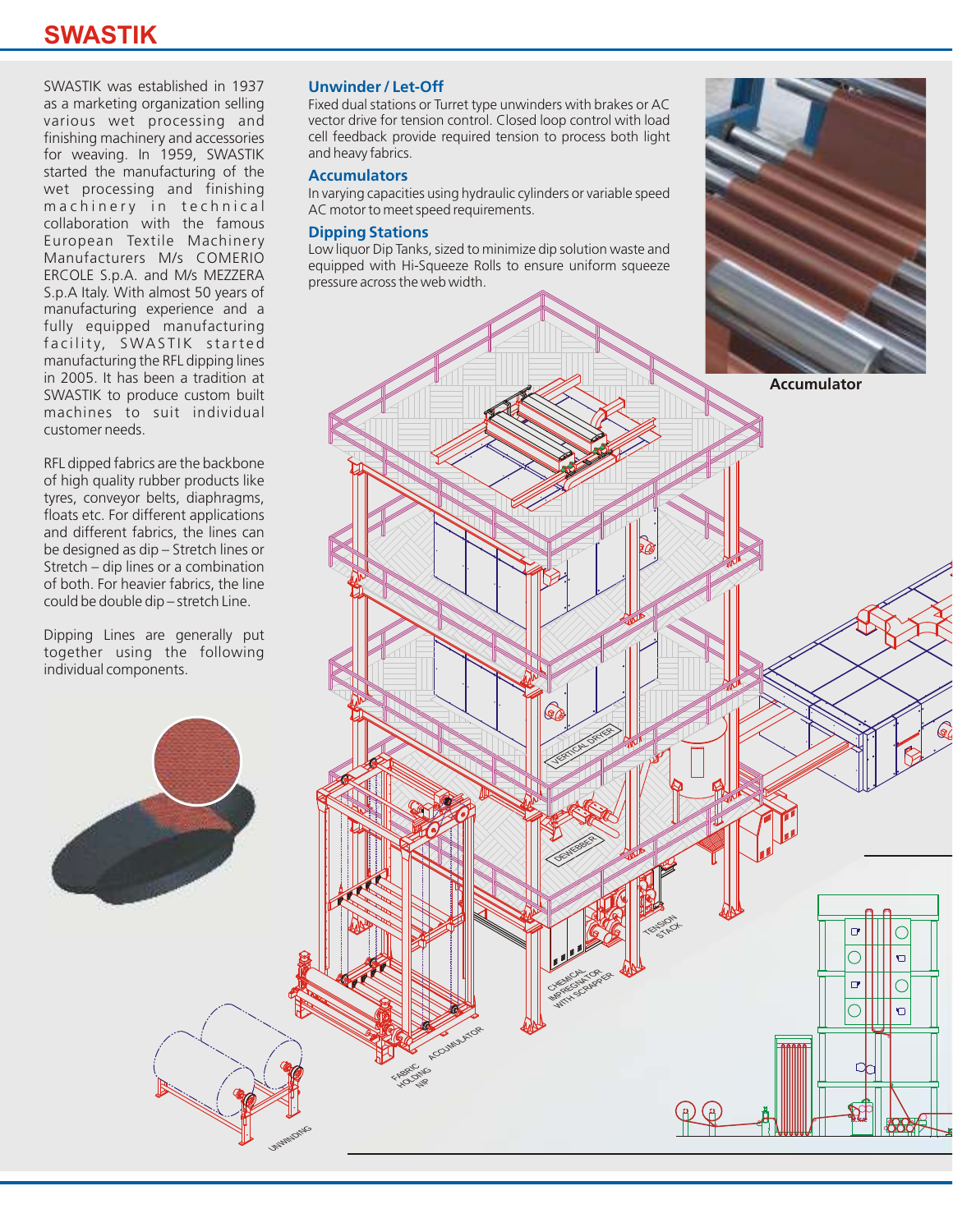#### **High-Speed Back-to-Back Double Dipping System**

Back to back dipping system can be provided to treat heavier Nylon, and Polyester tire cord fabrics and multiple process specifications suitable for higher speeds over 80 mpm.

#### **Squeegee**

Adjustable Stainless Steel doctor blades, one on each side of the fabric.

#### **Suction Extractor / De-Webber**

Includes a vacuum head on each side of the web fixed on adjustable slides, a primary separator box, a secondary separator, a bag filter and fan. Vacuum pressure is controlled using inverter AC variable speed drives with feedback pressure sensors. Precision machined nozzle slots ensure accurate suction velocity.



#### **Tension Stacks and Cooling Rollers**

Perfectly Matched machining and grinding for perfect alignment of rolls, bearings and gears. Each tension stack can be equipped with an automatic lubrication system for the gears. The number and size of tension stack rollers and bearing is determined by load requirements. Double shell cooling rolls are provided to cool the web after the oven with the cooling water moving in a spiral between the two walls. For machines with lower production requirements or for lighter fabrics the cooling rollers can be combined with tensioning rollers. **COLLEGAN STR** TENSION STROK

#### **Drying & Heat Setting Chambers**

A series of vertical dryers heated by direct fired modulating gas burners, supplied for use with sulphur free Natural Gas. Can be precisely controlled to obtain drying and heat setting temperatures within required tolerance. The radial blowers circulating the air in the treatment chamber are directly coupled to inverter controlled AC motors to obtain the required air velocity. The web passage through the dryer is vertical and the turning rollers are water cooled. For light belting and chaefer fabrics, the line is equipped with a stenter to impart weft wise stretch to the dipped fabric during the heat setting operations. AGS REED STEELER S THE SE THE SE THE SERIES OF THE SERIES OF THE SERIES OF THE SERIES OF THE SERIES OF THE COMMUNITY OF THE SERIES OF THE COMMUNITY OF THE SERIES OF THE COMMUNITY OF THE SERIES OF THE COMMUNITY OF THE COMMUNITY OF THE COMMU

S. CU TING CU GE CUT &

SE CUTTING UNIT





#### **Edge Trimmer**

Several slitting options offered for edge trim, including trim removal. For Chafer Fabrics, an ultrasonic Fabric sealing device can be provided prior to the fabric slitter.

#### **Wind-up**

Turret type or stationary surface windup to match individual process requirements. The precise Surface Winders produce rolls up to 2000 mm diameter and ensures a finished roll with straight edges within a close tolerance.

#### **Drive**

The machine is equipped with AC inverter drives having Vector control technology to provide the highest level of accuracy and are controlled by a PLC to maintain speed and tension.